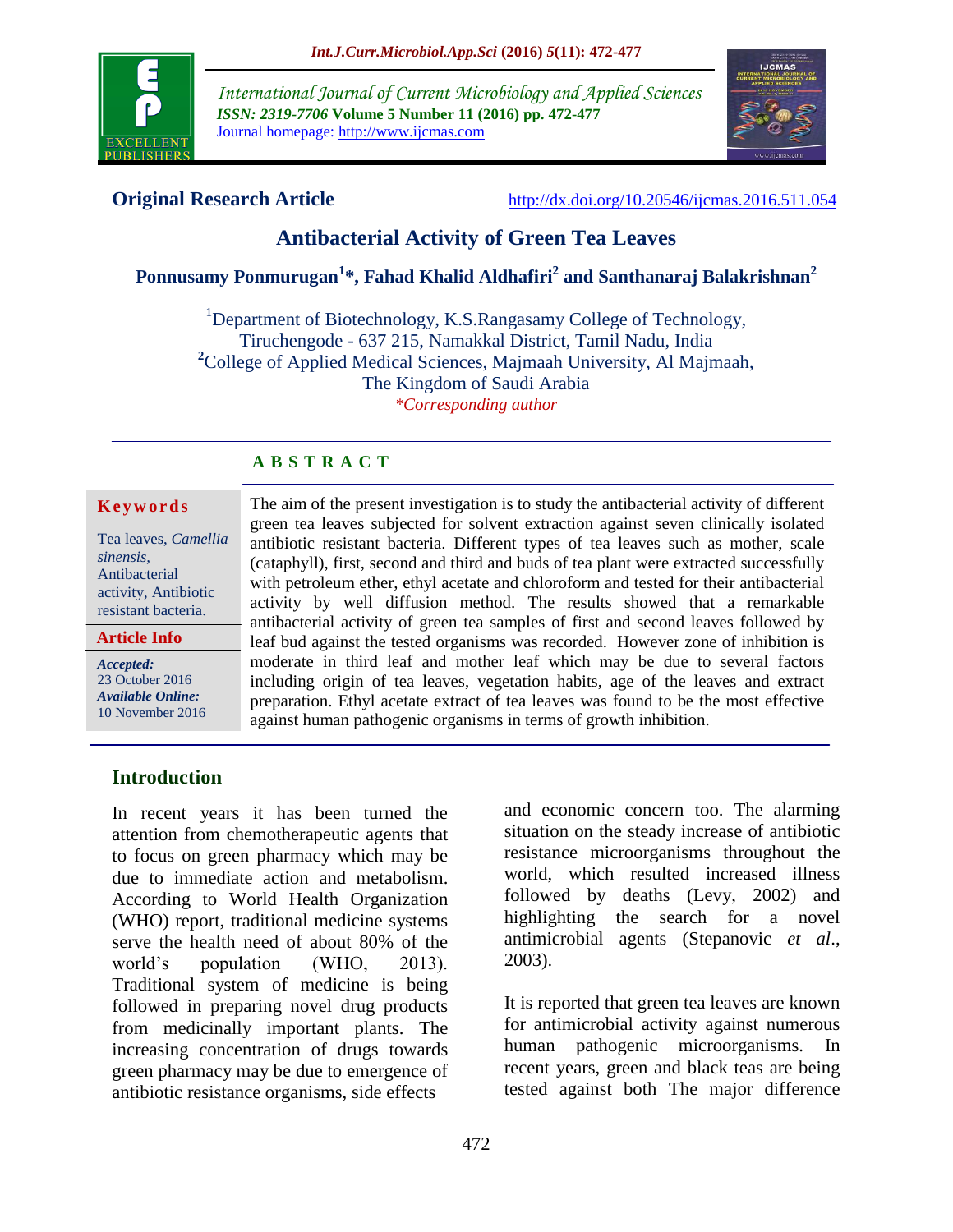between green and black teas is in the fermentation practice takes place during manufacturing process which is required to produce black tea powder. In case of black tea powder production, three leaves and a bud are fermented and/or oxidized after they have been dried in manufacturing process. The phytochemicals present in tea leaves and buds are highly sensitive to oxidation process. According to Toda *et al*. (1989) daily consumption of green tea lead to kill pathogenic microorganisms like *Staphylococcus aureus, Vibrio parahemolyticus, Clostridium perfringens, Bacillus cereus* and *Pleisomonas shigelloides*. Green tea contains around 30- 40% polyphenols and related compounds such as *Epigallocatechin gallate* (EGCG), *Epicatechin gallate* (ECG), *Epigallo catechin* (EGC) and *Epicatechin* (EC) but black tea contains only 3-7% polyphenols (Diane *et al*., 2007). Among these EGCG is the most luxuriant component in tea extract and the most potent chemical tested for biological activity in terms of inhibiting the growth of pathogenic microorganisms (Archana and Abraham, 2011).

Tea leaves are polymorphic in nature and known for its antibacterial activity against many pathogenic microorganisms. It is beeing shown to have a wide range of antioxidant, anti-inflammatory, anticarcinogenic and antimutagenic properties against pathogens. Antimicrobial activity of green tea and black tea extracts were studied using clinically important pathogenic microorganisms and compared by several Investigators (Diane *et al*., 2007; Archana and Abraham, 2011). But no literatures are available on antibacterial activity of different green tea leaves against a wide variety of pathogenic microorganisms. Hence the present investigation made an attempt to study the antibacterial activity of different green tea leaves against selected

bacterial pathogens isolated from clinical samples.

## **Materials and Methods**

Tea (*Camellia sinensis* (L.) O.Kuntz) leaves and buds were collected from Parry Agro tea plantations, Valparai, Tamil Nadu, India during August 2016 for the present study. Three leaves and a bud are generally used for black tea manufacturing which is used to stimulate central and autonomous nerves system of human beings to get freshness. In addition, other leaves such as mother and scale (cataphyll) leaves were also collected for the present investigation. The solvents such as petroleum ether (10.5%), ethyl acetate (15.5%) and chloroform (15.5%) were used as solvent extracts (Sawaya *et al*., 2004). Phytochemical screening of tea leaves revealed the presence of antioxidant compounds like polyphenols and catechin in petroleum ether extract, caffeine, theaflavins and thearubigins in ethyl acetate and saponins and tannins in chloroform extracts as per the report of Diane *et al*. (2007).

A total of 7 clinical isolates of bacteria such as *Salmonella typhi, Escherichia coli, Bacillus subtilis, Klebsiella pneumonia, Pseudomonas fluorescence, Aeromonas hydrophylla* and *Staphylococcus aureus* were used. The selected organisms are resistant to antibiotics commonly used for treatment of various diseases caused by these bacteria and the MAR index value also calculated. Mueller Hinton agar (Himedia) plates were prepared and seeded with 16 hour old cultures of the said pathogenic microorganisms. Before seeding the inoculum, the turbidity was adjusted to the turbidity of 0.5% of McFarland solution and challenged with different concentration of tea leaf extracts by well diffusion method. The plates were incubated at  $37^{\circ}$ C under controlled condition and the zone of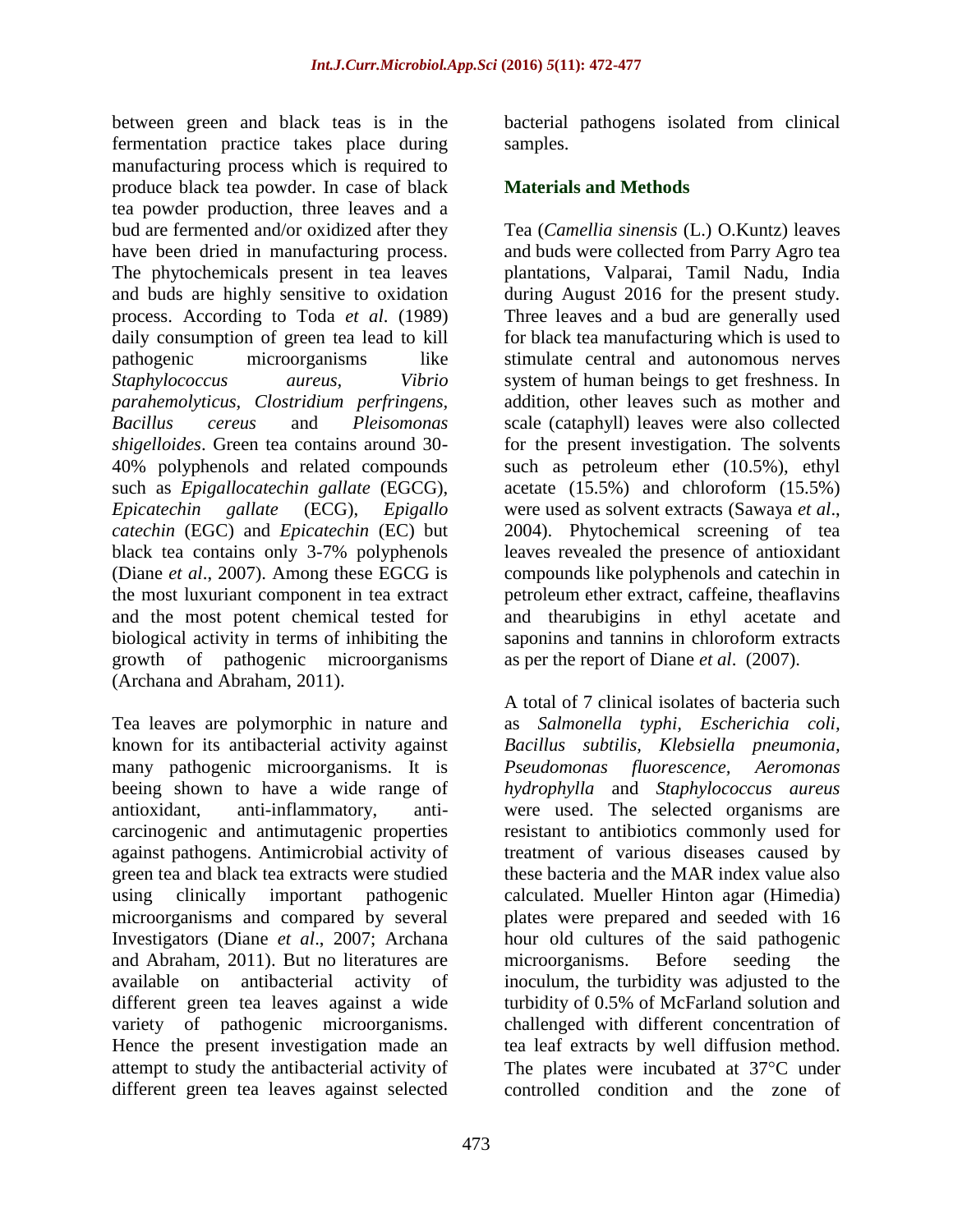inhibition of pathogenic microorganisms due to solvent extracts containing tea phytochemical compounds was recorded subsequently.

## **Results and Discussion**

All the extracts of tea samples (leaves and buds) showed good activity against the tested pathogenic microorganisms. Among the tea leaves, first and second leaves showed greater activity than other leaves such as mother and scale followed by tea leaf bud extracts (Table 1-3). Ethyl acetate extracts of both tea leaves and buds showed a higher growth inhibition zone followed by chloroform extracts and comparatively

leaves extract was found to be more active than tea bud extracts. This tends to show that the active ingredients in the tea leaves were better extracted with ethyl acetate than chloroform and petroleum ether. The least performance in terms of growth inhibition in mother leaf may be due to minimum active participation in physiological maturity and proximity. Being an autotropic nature of tea leaves, the fully expanded mother leaf supplies adequate amount of sugars to sinks which is physiologically and biochemically active (Ponmurugan *et al*., 2007). This gives credence to its ethnopharmacological use as a remedy to treat infections and diseases caused by above microorganisms.

| Bacteria                            |      |                                            |     | Zone of inhibition in mm |      |                     |      |                  |
|-------------------------------------|------|--------------------------------------------|-----|--------------------------|------|---------------------|------|------------------|
|                                     |      | Streptomycin Ciprofloxacin Petroleum ether | 1%  | 2%                       | 1%   | Ethyl acetate<br>2% | 1%   | Chloroform<br>2% |
| <b>Tea mother leaf extracts</b>     |      |                                            |     |                          |      |                     |      |                  |
| Salmonella typhi                    | 11.3 | 13.3                                       | 6.5 | 10.0                     | 11.0 | 15.5                | 9.3  | 16.7             |
| Escherichia coli                    | 13.5 | 14.5                                       | 2.3 | 04.5                     | 6.3  | 14.5                | 5.7  | 12.5             |
| <b>Bacillus</b> subtilis            | 10.3 | 13.5                                       | 6.7 | 14.5                     | 8.5  | 18.7                | 8.5  | 16.5             |
| Klebsiella pneumonia                | 10.7 | 11.0                                       | 2.3 | 04.3                     | 6.7  | 13.0                | 6.0  | 10.0             |
| Pseudomonas                         |      |                                            |     |                          |      |                     |      |                  |
| fluorescence                        | 15.5 | 14.7                                       | 2.0 | 05.5                     | 12.3 | 18.7                | 10.0 | 15.5             |
| Aeromonas                           |      |                                            |     |                          |      |                     |      |                  |
| hydrophylla                         | 16.0 | 16.5                                       | 4.0 | 06.5                     | 10.5 | 14.3                | 8.5  | 16.5             |
| Staphylococcus aureus 16.3          |      | 15.3                                       | 4.3 | 06.7                     | 10.5 | 14.3                | 9.7  | 17.3             |
| Tea scale (cataphyll) leaf extracts |      |                                            |     |                          |      |                     |      |                  |
| Salmonella typhi                    | 11.3 | 13.3                                       | 2.3 | 4.0                      | 4.5  | 6.5                 | 2.7  | 4.5              |
| Escherichia coli                    | 13.5 | 14.7                                       | 0.5 | 1.3                      | 2.3  | 4.3                 | 2.5  | 4.7              |
| <b>Bacillus</b> subtilis            | 10.7 | 13.5                                       | 1.5 | 3.3                      | 2.7  | 3.5                 | 1.5  | 2.7              |
| Klebsiella pneumonia                | 10.7 | 11.7                                       | 1.3 | 1.5                      | 3.3  | 5.7                 | 2.3  | 5.5              |
| Pseudomonas                         |      |                                            |     |                          |      |                     |      |                  |
| fluorescence                        | 15.0 | 14.5                                       | 1.3 | 2.5                      | 2.3  | 5.5                 | 1.7  | 3.0              |
| Aeromonas                           |      |                                            |     |                          |      |                     |      |                  |
| hydrophylla                         | 16.3 | 16.7                                       | 1.5 | 2.7                      | 2.3  | 4.5                 | 2.7  | 4.5              |
| Staphylococcus aureus 16.3          |      | 15.3                                       | 1.5 | 2.5                      | 3.0  | 6.3                 | 2.5  | 4.5              |

<sup>a</sup> Values are the means of five replicates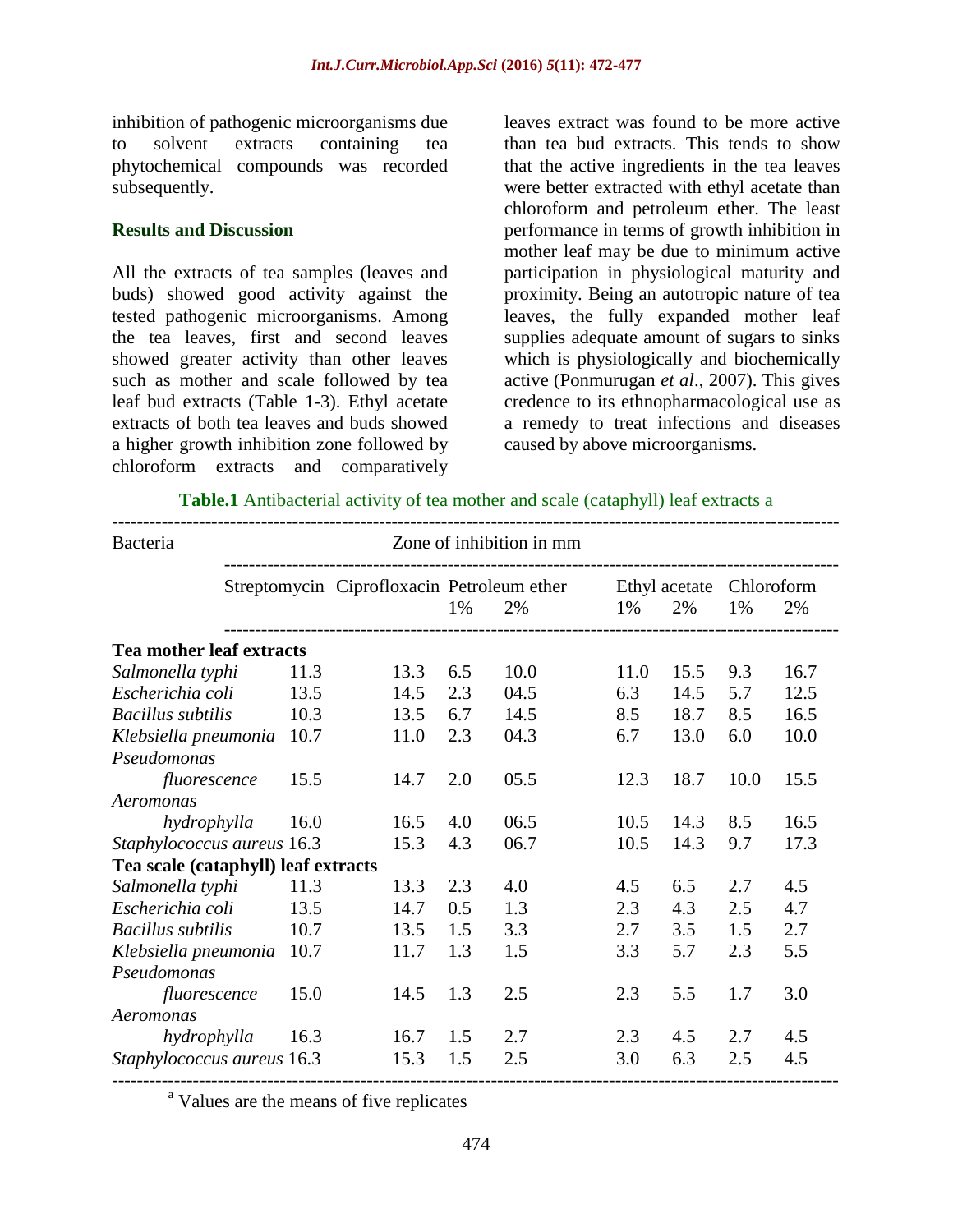| Bacteria                        |      | Zone of inhibition in mm |                                            |      |                          |      |      |      |
|---------------------------------|------|--------------------------|--------------------------------------------|------|--------------------------|------|------|------|
|                                 |      |                          | Streptomycin Ciprofloxacin Petroleum ether |      | Ethyl acetate Chloroform |      |      |      |
|                                 |      |                          | 1%                                         | 2%   | 1%                       | 2%   | 1%   | 2%   |
| Tea first leaf extracts         |      |                          |                                            |      |                          |      |      |      |
| Salmonella typhi                | 11.3 | 13.5                     | 5.5                                        | 10.0 | 8.5                      | 15.0 | 8.7  | 14.7 |
| Escherichia coli                | 13.0 | 14.3                     | 5.3                                        | 8.5  | 5.3                      | 10.5 | 5.5  | 11.5 |
| <b>Bacillus</b> subtilis        | 10.0 | 13.3                     | 4.3                                        | 9.7  | 8.8                      | 16.5 | 5.7  | 10.5 |
| Klebsiella pneumonia            | 10.0 | 11.7                     | 3.5                                        | 6.5  | 6.6                      | 14.7 | 3.5  | 06.3 |
| Pseudomonas                     |      |                          |                                            |      |                          |      |      |      |
| fluorescence                    | 15.3 | 14.7                     | 2.3                                        | 4.5  | 8.0                      | 15.3 | 8.3  | 15.5 |
| Aeromonas                       |      |                          |                                            |      |                          |      |      |      |
| hydrophylla                     | 16.5 | 16.0                     | 3.3                                        | 7.3  | 8.5                      | 14.5 | 6.3  | 12.5 |
| Staphylococcus aureus 16.5      |      | 15.3                     | 4.0                                        | 9.3  | 8.3                      | 16.5 | 6.7  | 13.5 |
| <b>Tea second leaf extracts</b> |      |                          |                                            |      |                          |      |      |      |
| Salmonella typhi                | 11.3 | 13.3                     | 5.5                                        | 12.5 | 9.5                      | 15.3 | 6.3  | 12.5 |
| Escherichia coli                | 13.5 | 14.7                     | 4.3                                        | 7.5  | 6.3                      | 11.3 | 5.7  | 11.3 |
| <b>Bacillus</b> subtilis        | 10.5 | 13.3                     | 4.7                                        | 9.5  | 8.7                      | 16.5 | 7.5  | 13.5 |
| Klebsiella pneumonia            | 10.7 | 11.5                     | 3.5                                        | 7.3  | 6.5                      | 11.7 | 5.3  | 11.7 |
| Pseudomonas                     |      |                          |                                            |      |                          |      |      |      |
| fluorescence                    | 15.3 | 14.0                     | 4.5                                        | 8.5  | 9.5                      | 17.3 | 8.5  | 15.0 |
| Aeromonas                       |      |                          |                                            |      |                          |      |      |      |
| hydrophylla                     | 16.0 | 16.3                     | 6.3                                        | 10.7 | 10.0                     | 17.5 | 9.3  | 17.0 |
| Staphylococcus aureus 16.0      |      | 15.3                     | 6.5                                        | 11.7 | 9.5                      | 17.5 | 9.3  | 17.5 |
| Tea third leaf extracts         |      |                          |                                            |      |                          |      |      |      |
| Salmonella typhi                | 11.5 | 13.5                     | 5.5                                        | 11.0 | 10.0                     | 19.3 | 8.5  | 16.3 |
| Escherichia coli                | 13.3 | 14.3                     | 4.3                                        | 07.5 | 10.0                     | 17.0 | 7.3  | 16.7 |
| <b>Bacillus</b> subtilis        | 10.3 | 13.7                     | 6.3                                        | 10.3 | 08.5                     | 17.5 | 7.3  | 15.5 |
| Klebsiella pneumonia            | 10.7 | 11.5                     | 5.5                                        | 10.7 | 09.3                     | 17.0 | 8.5  | 16.5 |
| Pseudomonas                     |      |                          |                                            |      |                          |      |      |      |
| fluorescence                    | 15.5 | 14.3                     | 4.5                                        | 08.5 | 08.7                     | 18.7 | 8.7  | 15.5 |
| Aeromonas                       |      |                          |                                            |      |                          |      |      |      |
| hydrophylla                     | 16.3 | 16.3                     | 5.5                                        | 10.5 | 10.3                     | 19.3 | 10.0 | 17.5 |
| Staphylococcus aureus 16.3      |      | 15.3                     | 5.5                                        | 10.5 | 10.3                     | 19.3 | 10.0 | 18.3 |

# **Table.2** Antibacterial activity of tea first, second and third leaf extracts a

<sup>a</sup> Values are the means of five replicates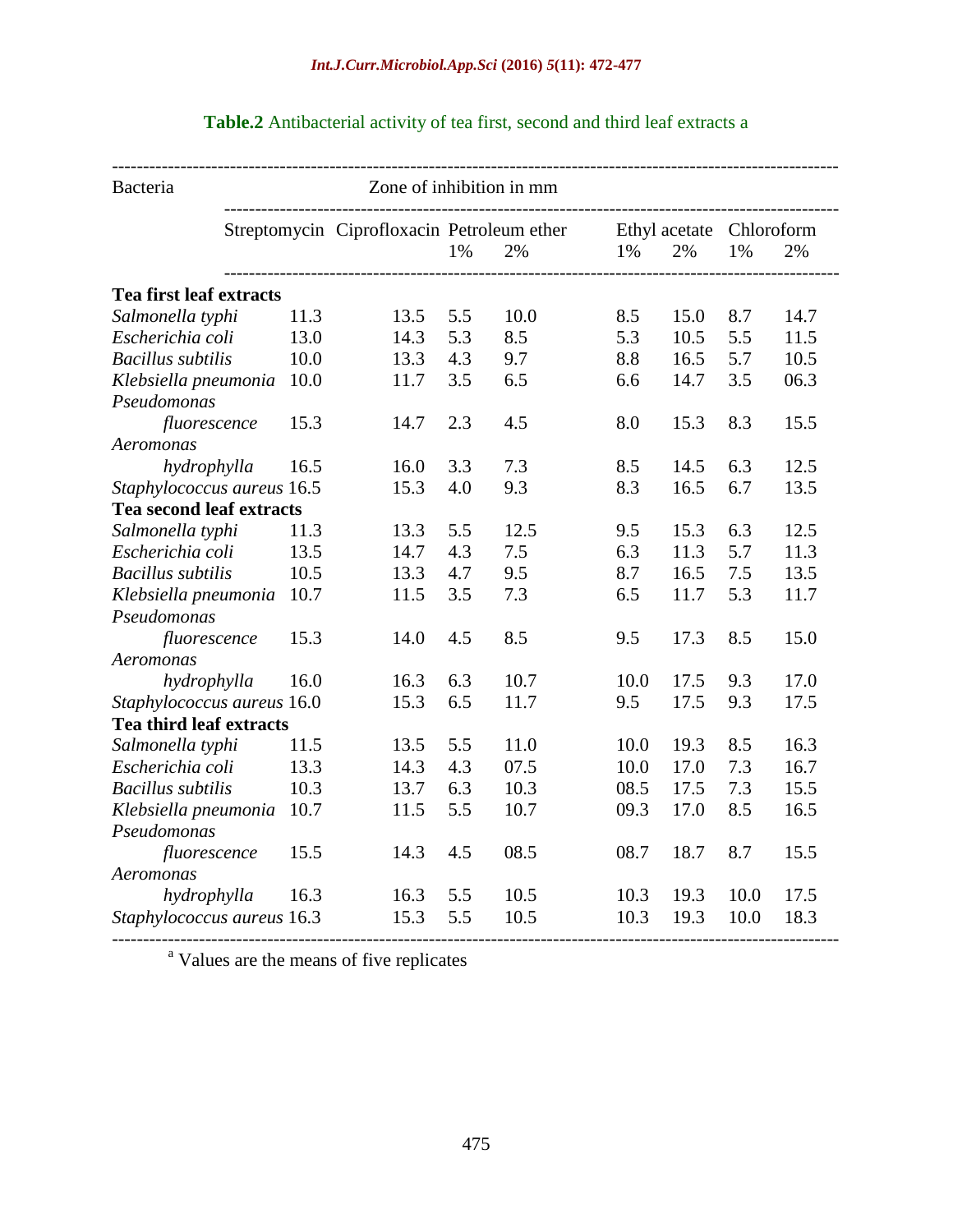| Bacteria                   |      | Zone of inhibition in mm |                                                        |     |                                         |     |             |     |  |
|----------------------------|------|--------------------------|--------------------------------------------------------|-----|-----------------------------------------|-----|-------------|-----|--|
|                            |      |                          | Streptomycin Ciprofloxacin Petroleum ether<br>1%<br>2% |     | Ethyl acetate Chloroform<br>2%<br>$1\%$ |     | $1\%$<br>2% |     |  |
|                            |      |                          |                                                        |     |                                         |     |             |     |  |
| Salmonella typhi           | 11.3 | 13.3                     | 0.5                                                    | 1.0 | 2.3                                     | 3.5 | 0.5         | 1.5 |  |
| Escherichia coli           | 13.5 | 14.5                     | 0.5                                                    | 1.5 | 2.5                                     | 3.5 | 1.0         | 2.3 |  |
| <b>Bacillus</b> subtilis   | 10.7 | 13.3                     | 1.0                                                    | 1.5 | 1.3                                     | 2.7 | 0.5         | 1.3 |  |
| Klebsiella pneumonia       | 10.3 | 11.7                     | 1.0                                                    | 2.3 | 1.7                                     | 2.5 | 1.0         | 2.0 |  |
| Pseudomonas                |      |                          |                                                        |     |                                         |     |             |     |  |
| fluorescence               | 15.5 | 14.5                     | 1.0                                                    | 3.0 | 3.0                                     | 4.5 | 1.5         | 2.5 |  |
| Aeromonas                  |      |                          |                                                        |     |                                         |     |             |     |  |
| hydrophylla                | 16.3 | 16.3                     | 0.5                                                    | 1.5 | 2.3                                     | 4.5 | 1.0         | 2.5 |  |
| Staphylococcus aureus 16.3 |      | 15.5                     | 1.3                                                    | 2.5 | 3.3                                     | 4.0 | 1.0         | 2.5 |  |

#### **Table.3** Antibacterial activity of tea bud extracts a

<sup>a</sup> Values are the means of five replicates

The composition of tea leaves is highly complex and its biological activity fully depend on tea plantation hills height where it was collected and abiotic factors such as temperature, relative humidity, rainfall and sunshine. The factors may influence the antibacterial activity of green tea leaves which include origin of tea plants, genetics breeding, extract preparation and nature of tea clones and seedlings (Grange and Davey, 1990) and geographic differences (Boyanova *et al*., 2005). Therefore the effect of biological activity of tea leaves varies according to the origin is inevitable. In view of supporting this, Brumfitt *et al*., (1990) found no inhibition of Streptococci by tea extracts was noted but it is controversial with other reports (Nieva Moreno *et al*., 1999). However in the current investigation, the results of six samples of tea leaf extracts revealed only minor variation on its antibacterial activity, it may be due to mixed type vegetation and the study area locality is near with one another. Further it was exhibited bacteriostatic activity in general and bactericidal activity at high

concentration in particular (Drago *et al*., 2000) against the microbial pathogen.

The vegetation system in the study area is a mixed type, hence the minor variations were observed in the antibacterial activity which collected from different localities. Drago *et al*., (2000) mentioned the reasons for the difficulties in comparison the results of antimicrobial properties of medicinal plants. In the present investigation, raw tea leaf materials were tested against the clinically isolated organism hence the inhibition activity may be minimal even though the high volume of extract was used (Hegazi and El Hady, 2001). Further the vast work was done on tea which is used as commercial product and this work was a new attempt in terms of using different leaf materials such as mother, scale (cataphyll), first, second, third leaves and leaf bud, hence the comparison with the earlier result was difficult. The important finding of this study is displayed the ability of antibacterial activity of Indian tea leaf against antibiotic resistant bacteria, which give a new